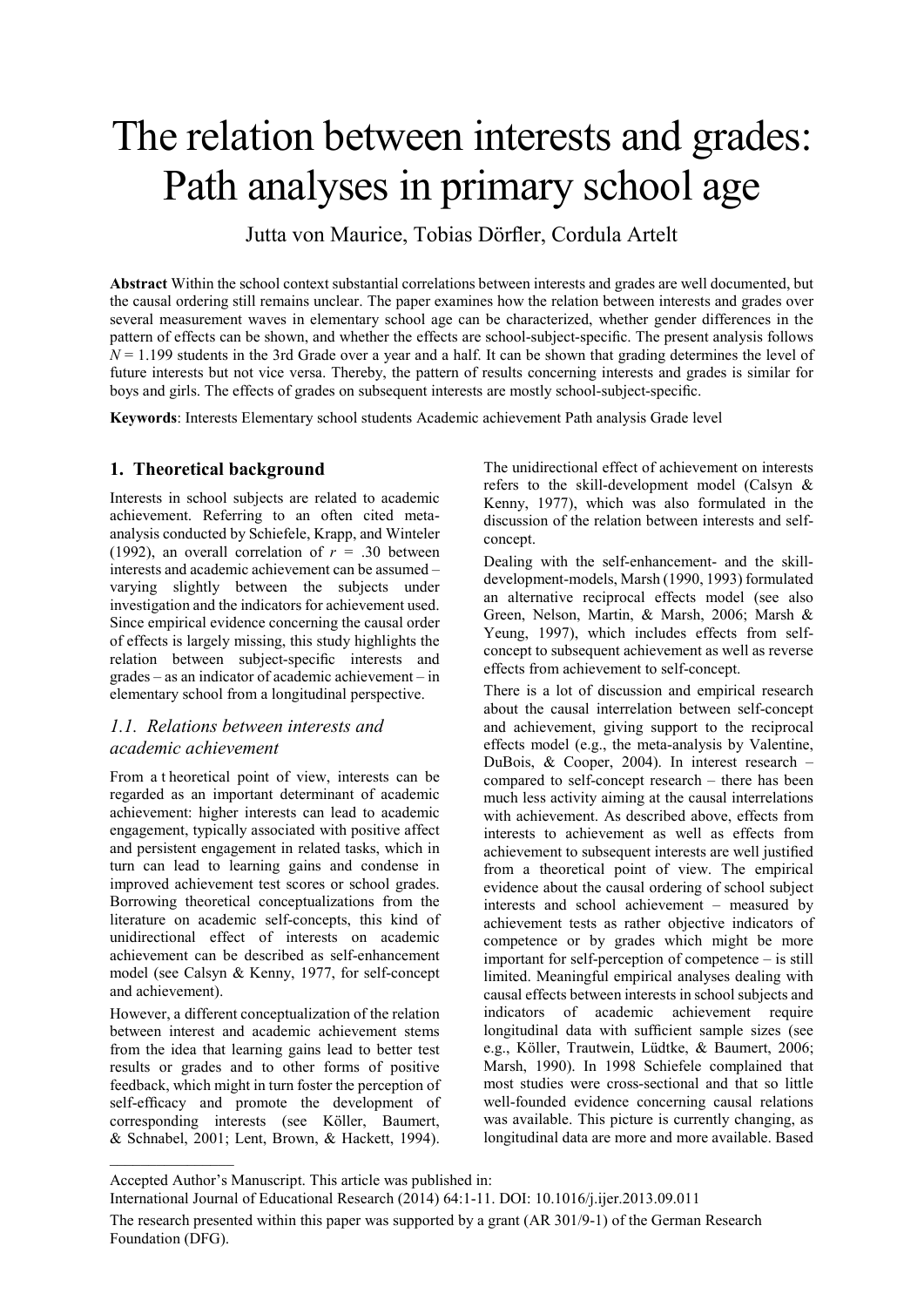on the data of the BIJU study (Bildungsverläufe und psychosoziale Entwicklung im Jugendalter; Learning Processes, Educational Careers, and Psychosocial Development in Adolescence and Young Adulthood), Köller et al. (2006) integrated self-concept, interests, course choices, grades, and achievement test scores in mathematics in a co mplex model. In a s ample of students in Grade 10 and 12 they found a positive effect of interests on gains in achievement tests. Marsh, Trautwein, Lüdtke, Köller, and Baumert (2005) referred to BIJU-data of a younger cohort (two measurement points in Grade 7) and data of TIMSS (Third International Mathematics and Science Study; Grades 7 a nd 8). Using structural equation models that integrated self-concept, interests, grades, and achievement test scores, for none of the two studies effects from interests on subsequent achievement could be proven, nor vice versa.

When Marsh et al. (2005) reduced the model to interests and grades in supplemental analyses they showed that the effect of interests at time 1 on grades at time 2 is higher than the effect of grades at time 1 on interests at time 2, but the effects still remain quite small. Besides, there are more studies that show effects of achievement on interests. Baumert, Schnabel, and Lehrke (1998) reanalyzed several studies on students' achievement and interest in mathematics. Thereby they showed that – controlling for prior competence level – interest in mathematics had no causal effect on subsequent achievement test scores (for grades weak but significant effects can be shown), whereas achievement had a stronger effect on interest development. However, also reciprocal effects were demonstrated in the 1990s. A study by Yoon, Eccles, and Wigfield (1996) found hints for a weak reciprocal relation between intrinsic value (defined as interests and liking) and academic achievement (grades and teacher performance rating of the students) over a two-year-period in a sample of sixth graders for mathematics. Also, Marsh and Yeung (1997) confirmed the reciprocal effects model for mathematics, science and English.

Altogether, the empirical results for the causal ordering of interests and achievement are still somewhat heterogeneous (see also Marsh & Yeung, 1997). So far there has been mixed evidence concerning either the interests-to-achievement model or the achievement-to-interests model or the model of reciprocal effects between interests and achievement.

## *1.2. Effect of age on the relation between interests and achievement*

Looking at the literature on self-concept and achievement in more detail, it also seems worthwhile for modeling the relation between interest and achievement to take into account the idea of a changing relationship over time. Köller et al. (2001) discussed the idea that the direction of effects between self-concept and achievement may vary depending on the developmental stage of the subjects under study. Depending on the age of the respondents as well as on the corresponding contexts (esp. the amount of opportunities for self-regulated learning activities given in the context), the causal effects might change over time (for the developmental perspective see also Guay, Marsh, & Boivin, 2003; Marsh, 2003). ''To summarize, the developmental perspective suggests that young children have very positive self-concepts that may appear to be biased in relation to external indicators of self-concept but that these very high self-concepts tend to become less positive and more differentiated as they grow older. In addition, it appears that this developmental pattern may lead to a skill-development effect for younger children, but as children's self-concept becomes more closely aligned with external indicators, a reciprocaleffects model may be obtained'' (Guay et al., 2003, p. 126). Corresponding to the developmental perspective, Skaalvik and Hagtvet (1990) found evidence for reciprocal effects in higher school grades but evidence for the skill-development model in lower grades. In the study conducted by Guay et al. (2003) the reciprocal effects model fits best in three different age cohorts (starting in Grades 2, 3, and 4).

A similar developmental pattern can be considered for the relation between interests and achievement. In their formulation of a four-phase model of interest development Hidi and Renninger (2006) distinguished two stages of early situational interests – which are mainly externally supported – from two stages of later individual interests – which are, to a higher degree, self-generated and based on self-regulated activity. A changing pattern between interests and achievement was demonstrated by Köller et al. (2001) on the basis of BIJU-data. Findings from structural equation modeling show effects from the results of a standardized achievement test in mathematics in Grade 7 on interest in Grade 10 (but not from interestin Grade 7 to achievement in Grade 10) but reverse effects from interest in Grade 10 to achievement in Grade 12 ( but not from achievement in Grade 10 to interest in Grade 12). This kind of result can also be regarded as an indication for the importance of the specific context. Interests can have an effect on subsequent achievement in higher school classes, because especially in this context students have opportunities to engage in interest-based learning activities. By contrast, it can be assumed that the highly structured school system in lower secondary school years lacks such opportunities (see also Kunter, Baumert, & Köller, 2007). For choice-related activities the secondary school level thus seems to be a more fruitful context. Indeed, most studies focus on secondary school and disregard ongoing processes in elementary school. However, the elementary school years, especially Grades 3 and 4, are a crucial time period for German students since in most German federal states the decision for a s econdary school track has to be made after Grade 4. Thus, this period of time is of special importance as the decision of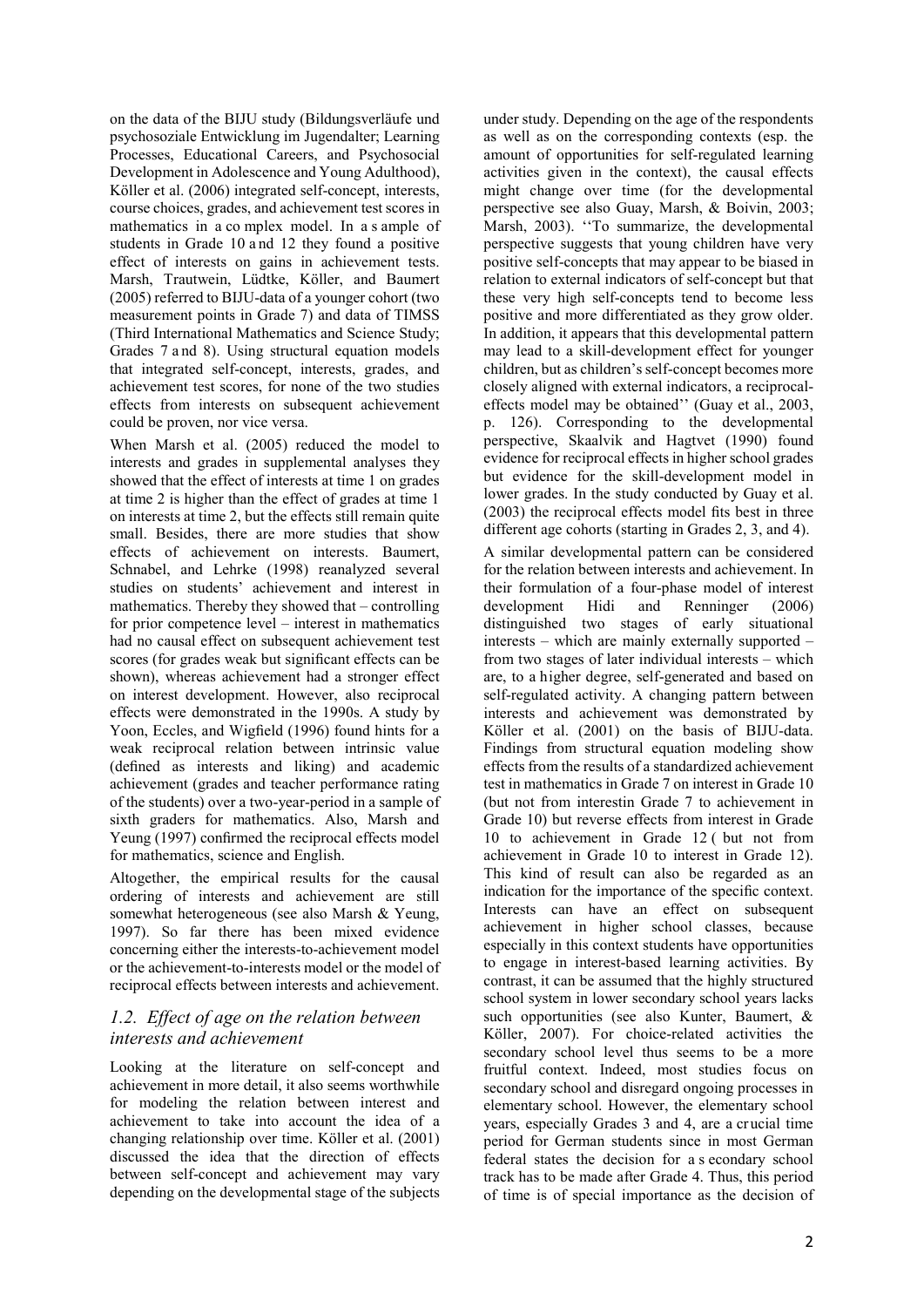school tracking affects children's future school career. Despite the critical importance of elementary school age for interest development and the crucial role of elementary school grades for secondary school track decisions, only limited research exists on causal effects concerning this age group (Guay et al., 2003). It remains unclear whether the results from selfconcept research – a shift from the skill-development model to the reciprocal effects model (see also Marsh, 2003) – can also be assumed for the causal ordering of the reciprocal effects interests and achievement. Some preliminary conclusion can be drawn from the research by Dotterer, McHale, and Crouter (2009). In their research the authors were focusing on interests and grades in a variety of academic subjects starting at an age from about 7 for a 9-year period up to the age of 18 years. Among other research questions the links between interests in school subjects and grades were studied. As one major result, they found that declines in academic interests were related to declines in academic performance.

## *1.3. Effects of gender on the relation between interests and achievement*

Gender effects related to school subjects are well documented in the literature. Mathematics is an example of a typically male subject, whereas German is typically female (see e.g., Baumert & Köller, 1998). There is a large body of international research on gender differences in mathematics (see also Geary, 1996; Hosenfeld, Köller, & Baumert, 1999; Johnson, 1996). Leaving results of differences between countries and improvements in the last decades unconsidered, mathematics can still be described as a ''typically male'' subject (for Germany see also Köller & Klieme, 2000). Compared to the results in mathematics, studies dealing with native language (English or German) are sparse. Explanations for gender differences in interests are manifold (see e.g., Baumert & Köller, 1998).

Whereas gender differences in school subject interests and academic achievement are well documented, the question whether the order of effects between interests and achievement varies between boys and girls and whether the paths between both constructs in their longitudinal development are the same in both groups has not been the focus of scientific interest. According to the findings of Yoon et al. (1996) the effects of feedback given via grades might work differently for boys and for girls. Moreover, following the argument given by Marsh (1989) in the context of self-concept research, different causal relations might result from differential, sex-stereotyped socialization patterns (see also Eccles, Wigfield, Harold, & Blumenfeld, 1993). However, empirical research is still limited (see also Krapp, 2000; Marsh et al., 2005). One of the few exceptions is the analysis of a 9-year longitudinal data set by Dotterer et al. (2009). As mentioned above, they found declines in academic interests as being related to declines in academic achievement (measured by grades). This link was stronger for girls than for boys. As a co nsequence, the authors recommended detailed analyses for boys and girls in this area of research. Köller, Daniels, Schnabel, and Baumert (2000) showed separable effects of selfconcepts and interest in mathematics in Grade 10 regarding course selection in mathematics in Grade 12. The effects are described as identical for boys and girls. Marsh et al. (2005) also identified comparable causal models (gender-invariance for causal paths, not for level-effects) in the relation of academic selfconcept, interests, and achievement test scores (see also Schilling, Sparfeldt, & Rost, 2006, for the gender invariant relations between self-concept and achievement, as well as Marsh & Yeung, 1998, for gender invariance in a co mplex model including grades, tests, academic self-concept, affect, and coursework selection). By contrast, Yoon et al. (1996) disclosed gender differences in the pattern of causal relations (see also the early research done by Calsyn & Kenny, 1977).

## *1.4. Subject-specificity of the relation between interests and achievement*

Most studies dealing with the order of effects between self-concept, interests, and achievement focus on one single school subject (e.g., Yoon et al., 1996 focusing on mathematics) or even use calculated sum scores from different domains. In self- concept research it is well-known that – alongside external comparisons with peers – also internal comparisons of students between different subjects are important for individual self-concept development (internal/ external frame of reference model by Marsh, 1986). In their analyses Dotterer et al. (2009), for example, used a mean value of grades in English, mathematics, science, and social studies on the one hand and a factor value calculated on the basis of interests in reading, writing, language, arts, mathematics, and science on the other hand. Some empirical studies analyzed more than one domain but the analyses are normally done separately, even though the different results are brought together in the interpretation (see Marsh & Yeung, 1997). One remarkable example of this kind of study is the comparison of the relations between academic self-concept and academic achievement in mathematics, science, and English from Marsh and Yeung (1997). They were able to demonstrate reciprocal effects. While the effect sizes from achievement to subsequent self-concept were comparable in all three subjects, there were substantial differences concerning the opposite effect from academic self- concept to subsequent achievement. These effects were stronger in mathematics than in science and especially in English. Studies like this show that the causal effects between interests and academic achievement may vary between subjects (see also Gottfried, Fleming, & Gottfried, 2001).

However, in order to gain a more complete picture of the mechanisms at work, a comparison between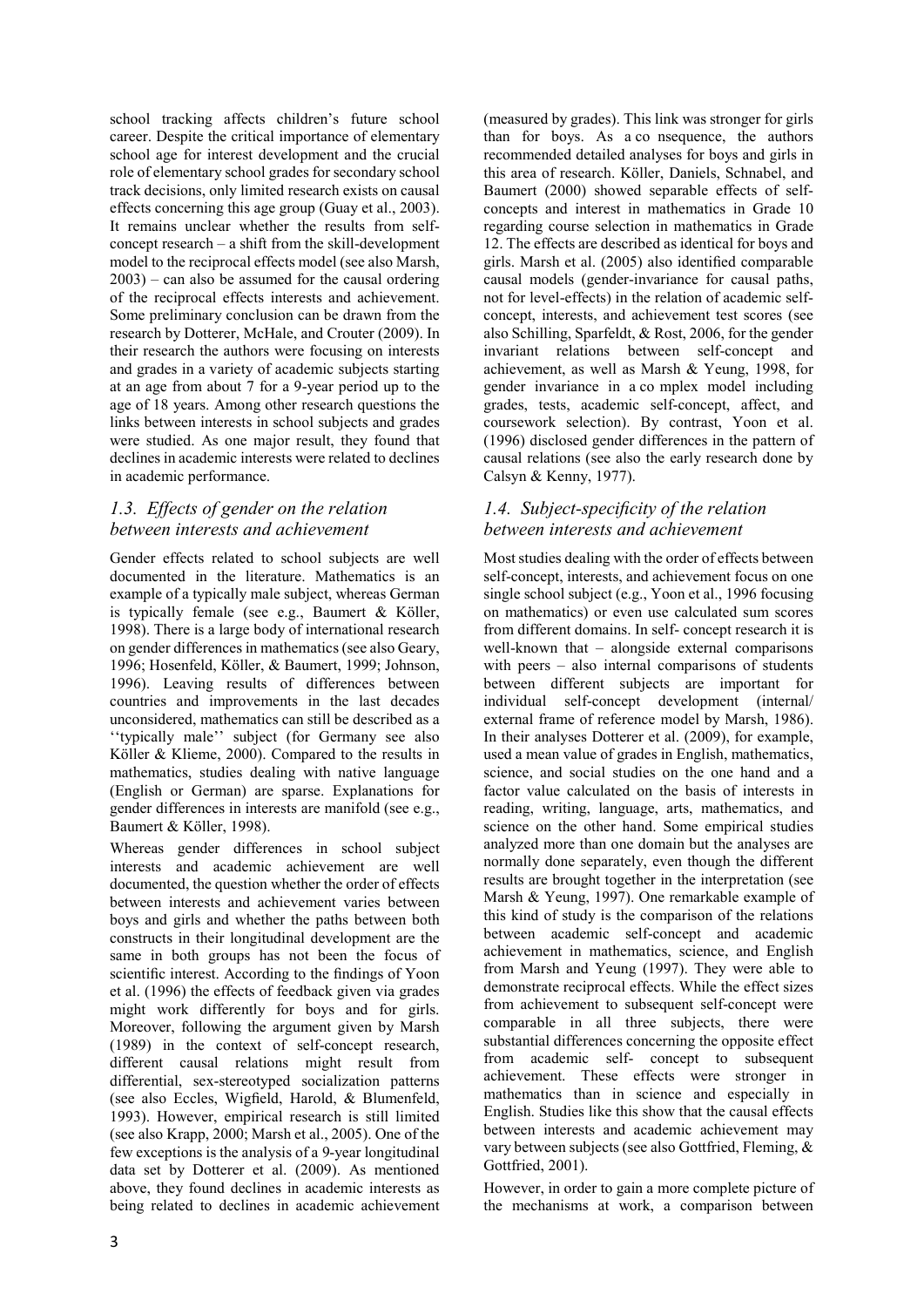separately conducted causal models regarding several subjects is insufficient (see also Marsh & Yeung, 1998) – the simultaneous inclusion of two or more subjects is required: it is possible that the order of effects between interests in school subjects and achievement are subject-specific (this means that the relation between interests and achievement in one subject is independent of the other subject). If, however, school subjects are compared, also contrast effects (increase of interests in school subjects if achievement in other subjects are low) or assimilation effects (better achievement in whichever subject fosters academic engagement and interests on a general level) might be found (see e.g., Marsh & Yeung, 1998; Pohlmann, Möller, & Streblow, 2006; Schilling, Sparfeldt, & Rost, 2004). These effects are missed when only one subject domain is taken into account. Within an extension of the internal/external frame of reference model Möller, Streblow, Pohlmann, and Köller (2006) were able to show that contrast effects from achievement (measured by grades) in one subject to self-concept in another subject are likely to occur, particularly so when markedly different subjects (such as mathematics and German as a native language) are taken into account (see also Möller, Retelsdorf, Köller, & Marsh, 2011). For the more similar school subjects mathematics and physics assimilation effects and for German (as native language) and English (as foreign language) no effects at all have been found for the paths from achievement to self-concept (see also Schilling et al., 2004). In general, theoretical discussions about the role of different school subjects for interestachievement-relation are still sparse and empirical results are missing.

## *1.5. Research questions*

In the analyses presented in this paper the complex interplay between school-subject-specific interests and achievement (as measured by grades) in Grades 3 and 4 of elementary school is examined. The analyses include two largely different school subjects – mathematics as a ''typically male'' domain and German as a ''typically female'' school subject.

When looking at the relation between school-subjectspecific interests and grades over time, three aspects are of special importance:

- First, we examine how the order of effects of school-subject-specific interests and grades in elementary school age develop over time. It is of special importance whether unidirectional or reciprocal effects between subject-specific interests and grades are found in elementary school age.
- Second, it is examined whether significant gender differences in the pattern of effects can be disclosed. Our aim is not focused on the well-documented effect of gender on the level of interests and grades but on the potentially different relations between interests and grades for boys and girls over time.

• Third, it is tested whether the effects are subject-specific. We especially want to find out whether the relation between grades and interest in mathematics (German) is influenced by the achievement level in German (mathematics) or whether subjectspecific effects are independent of other school subjects.

By answering the three research questions described above we want to contribute to a better understanding of the causal relation between school-subject-specific interests and grades in elementary school. Our significance level is set at .01.

## **2. Method**

### *2.1. Design and participants*

In this longitudinal study, data were assessed within the framework of the interdisciplinary BiKS research group (Bildungsprozesse, Kompetenzentwicklung und Formation von Selektionsentscheidungen im Vor- und Grundschulalter; Educational Processes, Competence Development and Selection Decisions in Pre- and Elementary School Age; see von Maurice et al., 2007), which is funded by the German Research Foundation and consists of eight research projects sharing data of two large longitudinal panel studies. The panel that is referred to in this paper started with students from the third year of elementary school and followed the students with a total of three measurement points until the end of elementary school. Starting in Grade 5 the participating students attended different school tracks in consideration of their individual competencies and parental assistance. Within our analysis of elementary school students, we used data from the first measurement point in the second term of Grade 3 (T1), the second measurement point in the first term of Grade 4 (T2), and the third measurement point in the second term of Grade 4 (T3).

Our study included a total sample of 1.199 elementary school students from 78 c lasses (from 43 di fferent elementary schools) in Grade 3 at measurement point T1. The average age at T1 was  $111.16$  months (SD = 5.79) – corresponding to an age of 9 years and 3 months. The sample consists of 603 boys (50.3%) and 596 girls (49.7%). 806 (67.2%) students were native German, whereas 302 (25.2%) had a migration background (at least one parent not born in Germany); 91 (7.6%) did not give any information about their migration background. The sociodemographic background was defined by the HISEI (Highest International Socio-Economic Index of Occupational Status within the family; see Ganzeboom, Graaf, Treiman, & Leeuw, 1992); the HISEI had a mean of  $50.64$  (SD = 16.40).

#### *2.2. Measures*

In order to investigate the relation between interests and grades, data from students as well as their parents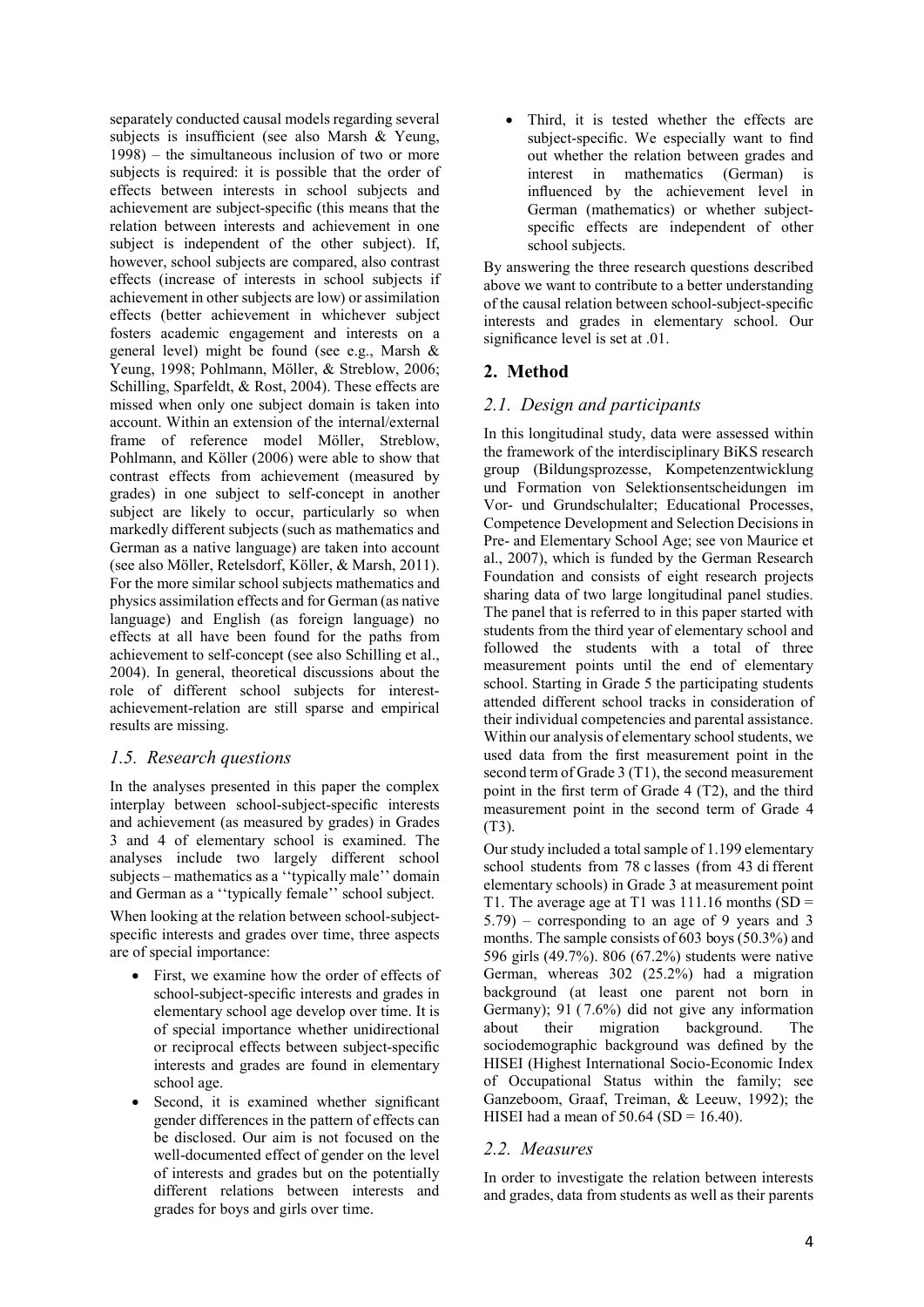and teachers participating in the BiKS-Study were used. The data were taken from different data sources: some information (age and sex) was collected during the sampling procedure (agreement consent form) and is available for the total sample of 1.199 students at T1. The student questionnaire (interest scores) was filled in by 1.151 students at T1 (96.0%), 1.071 students at T2 (89.3%) and 1.004 students at T3 (83.7%). The sociodemographic data (migration background, sociodemographic background) were taken from the parents' questionnaire at T1 (CATI; 1.099 valid interviews; 91.7%). Grades as a measure of students' academic achievement were taken from the teachers' individual description of students in their classes. Here, 1.119 valid descriptions were delivered at T1 (93.3%), 1.037 cases at T2 (86.5%) and 940 cases at T3 (78.4%). Missing data were handled by implementing the SPSS package for missing data imputation. We used multiple imputations with a sophisticated background model to impute the data and got  $m = 5$  data sets that were subsequently entered in M*plus* 7 for the following analyses.

### *2.2.1. School-subject-related interests*

Students' interests were assessed by a questionnaire incorporating four items concerning mathematics and four items concerning German. The items were taken from the BIJU study (see Baumert et al., 1996; Köller, 1998). The item construction of this instrument is based on an educational-psychological theory of interest (Hidi & Renninger, 2006; Krapp, 2000), taking value-oriented and emotional features as well as the self-intentionality of interest-based activities into account. Items asked, for instance, ''How much do you look forward to the next lesson in mathematics'' and had to be answered on a 5-point Likert- type scale ranging from 1 (not at all) to 5 (very much). The interest scores in mathematics and German were calculated as the mean of the four corresponding items. Internal consistencies by Cronbach's alpha turned out to be very satisfying at all points of measurement and vary between .82 and .87 (mathematics:  $\alpha T1 = .86$ ,  $\alpha T2 = .84$  and  $\alpha T3 =$ .87; German:  $\alpha T1 = .86$ ,  $\alpha T2 = .82$  and  $\alpha T3 = .86$ ).

## *2.2.2. Grades*

Teachers were asked to give information on their students' grades in the school subjects mathematics and German as they were registered in the school reports at the end of each term. School grades in Germany are labeled as numerical values and range from 1 ( best grade, i.e., ''very good'') to 6 ( worst grade, i.e., ''very poor or failed'').

## **3. Results**

#### *3.1. Descriptive statistics*

Descriptive data and correlations were computed using M*plus* 7 on the basis of *m =* 5 imputed data sets. Table 1 displays means and standard deviations of all used measures separated for boys and girls.

First, the results indicate that school performance differs significantly (at the defined significance level of .01) between boys and girls: boys get better grades in mathematics than girls (lower mean because grade 1 is the best grade), whereas girls get better grades in German than boys. This applies for all measurement points. Second, according to the effects concerning grades, boys are more interested in mathematics than girls, and girls, on the contrary, describe themselves as being more interested in German than boys. Table 2 shows the correlations between all used measures regarding both sexes.

It can be observed that half-year rank order stability as well as one-year rank order stability for school grades in mathematics (range between *r =* .71 and *r*   $=$  .82) and German (range between  $r = .75$  and  $r = 1$ .85), with no major differences between sexes (maximum *z*-value for maths = -.72, not significant; maximum  $z$ -value for German = 2.23, not significant), are very high. By contrast, also interests in mathematics (range between  $r = .42$  and  $r = .61$ ) and in German (range between  $r = .41$  and  $r = .59$ ) show moderate rank order stability without significant differences between sexes (maximum *z*-value for maths = .93, not significant; maximum *z*-value for German  $= -1.27$ , not significant). Correlations between the grades in mathematics and German across time vary between  $r = .59$  and  $r = .70$  with no significant difference between boys and girls (maximum  $z$ -value =  $-2.17$ , not significant). Thus, school performance in mathematics and German is moderately correlated at one point of measurement and across measurement points. Finally, contrary to school performance only low correlations of interest scores regarding mathematics and German as a subject can be found at one measurement point and very low to even no correlations across the time (range between  $r = .02$  and  $r = .29$ ). Differences between boys and girls are small and not significant (maximum  $z$ -value =  $-2.36$ , not significant). On a descriptive level, an interesting pattern between interests and grades can be observed: whereas interests and grades concerning the same subject covary negatively (thus, pointing to a positive association between students' performance and interests in the same subject), the correlation between interests and grades concerning different subjects are in most cases only very low. Path analyses are conducted to investigate causal effects between grades and interest scores including sex as a grouping factor.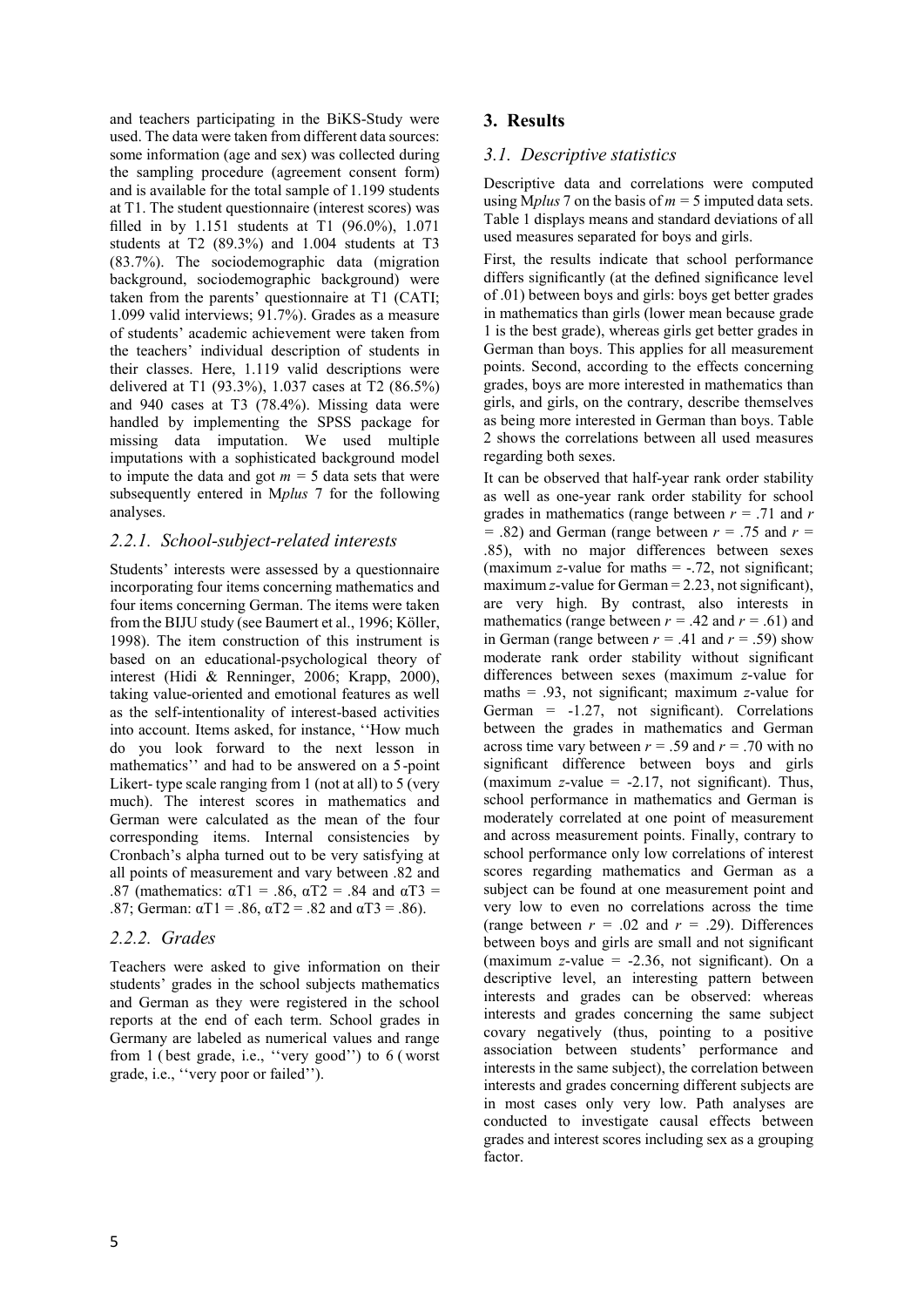|                             | Boys $(N = 603)$ |           | Girls ( $N = 596$ ) |           | $t$ -Test    |      |
|-----------------------------|------------------|-----------|---------------------|-----------|--------------|------|
|                             | M                | <b>SD</b> | M                   | <b>SD</b> | $\mathbf{f}$ | df   |
| Grade math T <sub>1</sub> a | 2.36             | .93       | 2.52                | .97       | $-2.92$      | 1197 |
| Grade math T2a              | 2.45             | .91       | 2.61                | .95       | $-2.98$      | 1197 |
| Grade math T3a              | 2.58             | 1.01      | 2.80                | 1.02      | $-3.75$      | 1197 |
| Grade German T1a            | 2.78             | .94       | 2.50                | .86       | 5.38         | 1197 |
| Grade German T2a            | 2.76             | .95       | 2.44                | .88       | 6.05         | 1197 |
| Grade German T3a            | 2.87             | .95       | 2.58                | .89       | 5.45         | 1197 |
| Interest math T1b           | 4.17             | 1.05      | 3.62                | 1.17      | 8.57         | 1197 |
| Interest math T2b           | 4.14             | .97       | 3.68                | 1.02      | 8.04         | 1197 |
| Interest math T3b           | 3.92             | 1.17      | 3.51                | 1.10      | 6.25         | 1197 |
| Interest German T1b         | 3.22             | 1.22      | 3.69                | 1.08      | $-7.06$      | 1197 |
| Interest German T2b         | 3.37             | 1.09      | 3.87                | .90       | $-8.66$      | 1197 |
| Interest German T3b         | 3.25             | 1.17      | 3.68                | 1.01      | $-6.21$      | 1197 |

Table 1: Descriptive statistics for grades and interest measures separated for boys and girls.

Note: German grades are coded:  $1 = \text{best grade}$ ,  $6 = \text{worst grade}$ ;  $71$ ,  $72$ ,  $73 = \text{measurement point } 1$ ,  $2 \text{ or } 3$ ; suffixes a and  $b =$  temporal order of questionnaires;

 $N$  = number of students;  $t$  = t-value; df = degrees of freedom.

Table 2: Manifest correlations of grades and interest measures for both groups (boys/girls).

|               |                             | Pearson correlations (boys/girls) |                          |          |                                              |                   |                                                                               |   |                          |          |         |         |
|---------------|-----------------------------|-----------------------------------|--------------------------|----------|----------------------------------------------|-------------------|-------------------------------------------------------------------------------|---|--------------------------|----------|---------|---------|
|               |                             |                                   | $\overline{2}$           | 3        | 4                                            | 5                 | 6                                                                             | 7 | 8                        | 9        | 10      | 11      |
| $\mathbf{1}$  | Grade math T <sub>1</sub> a |                                   |                          |          |                                              |                   |                                                                               |   |                          |          |         |         |
| 2             | Grade math T2a              | .82/.81                           | $\overline{\phantom{a}}$ |          |                                              |                   |                                                                               |   |                          |          |         |         |
| $\mathcal{E}$ | Grade math T3a              | .71/0.73                          | .75/.75                  |          |                                              |                   |                                                                               |   |                          |          |         |         |
| 4             | Grade German T1a            | .63/.70                           | .63/0.63                 | .59/0.62 |                                              |                   |                                                                               |   |                          |          |         |         |
| 5.            | Grade German T2a            | .66/.66                           | .68/.65                  | .62/.63  | .85/.81                                      | $\qquad \qquad -$ |                                                                               |   |                          |          |         |         |
| 6             | Grade German T3a            | .64/.68                           | .66/0.65                 | .66/0.68 | .76/.75                                      | .79/.79           |                                                                               |   |                          |          |         |         |
| 7             | Interest math T1b           |                                   |                          |          | $-22/-21 - 18/-21 - 16/-15 - 01/-06 - 01/02$ |                   | 02/02                                                                         |   |                          |          |         |         |
| 8             | Interest math T2b           |                                   |                          |          |                                              |                   | $-23/-20$ $-22/-22$ $-20/-23$ $-06/-07$ $-04/-05$ $-02/-07$ $-53/-49$         |   | $\overline{\phantom{a}}$ |          |         |         |
| 9             | Interest math T3b           |                                   |                          |          |                                              |                   | $-24/- 26 - 25/- 29 - 29/- 35 - 10/- 17 - 09/- 14 - 09/- 15 - 42/- 42$        |   | .58/.61                  |          |         |         |
|               | 10 Interest German T1b      | .01 / .00                         | .02 / .00                |          |                                              |                   | $.03/- 04 - 14/- 18 - 10/- 12 - 08/- 09 - 15/.28$                             |   | .02/.09                  | .08/0.15 |         |         |
|               | 11 Interest German T2b      | $-0.00$ / $-0.5$ $0.03$ / $-0.03$ |                          |          |                                              |                   | $0.03/- 0.4 - 20/- 22 - 13/- 17 - 10/- 14 - 10/- 20$                          |   | .11/.23                  | .04/0.16 | .54/.59 |         |
|               | 12 Interest German T3b      |                                   |                          |          |                                              |                   | $-0.02/-08$ $-0.01/-06$ $0.04/-04$ $-1.7/-19$ $-1.5/-20$ $-1.1/-20$ $1.2/-15$ |   | .09/0.17                 | .29/.28  | .41/.42 | .55/.57 |

Note: German grades are coded:  $1 = \text{best grade}$ ,  $6 = \text{worst grade}$ ;  $71$ ,  $72$ ,  $73 = \text{measurement point } 1$ ,  $2 \text{ or } 3$ ; suffixes a and  $b =$  temporal order of questionnaires;  $N_{\text{boys}} = 603$ ,  $N_{\text{girls}} = 596$ .

#### *3.2. Path analyses*

Path analyses examine the predictive association between two (or more) variables over time. Therefore, each variable is regressed onto its own lagged measure to determine the autoregressive paths and additionally onto lagged measures of other variables to estimate the directionality of effects between different measures. M*plus* 7 (Muthén & Muthén , 1998–2012) was used as a tool to analyze the pattern of correlations between grades and school subject interests. Missing data were handled by using the multiple imputation package in the SPSS

estimation option, which allows the inclusion of participants with partially missing data and the use of all available information in the analyses ( Lüdtke, Robitzsch, Trautwein, & Köller, 2007; Muthén & Muthén , 1998–2012). The hierarchical structure of the data was handled by using the type = co mplex option of M*plus* 7. The ordering of variables is based on the temporal ordering of data collection in the formulated models. As school grades were based on the previous school reports, they were posited to precede the interest scores; the temporal order is referred to by the suffixes a and b added to the measurement points 1, 2 a nd 3. Two major model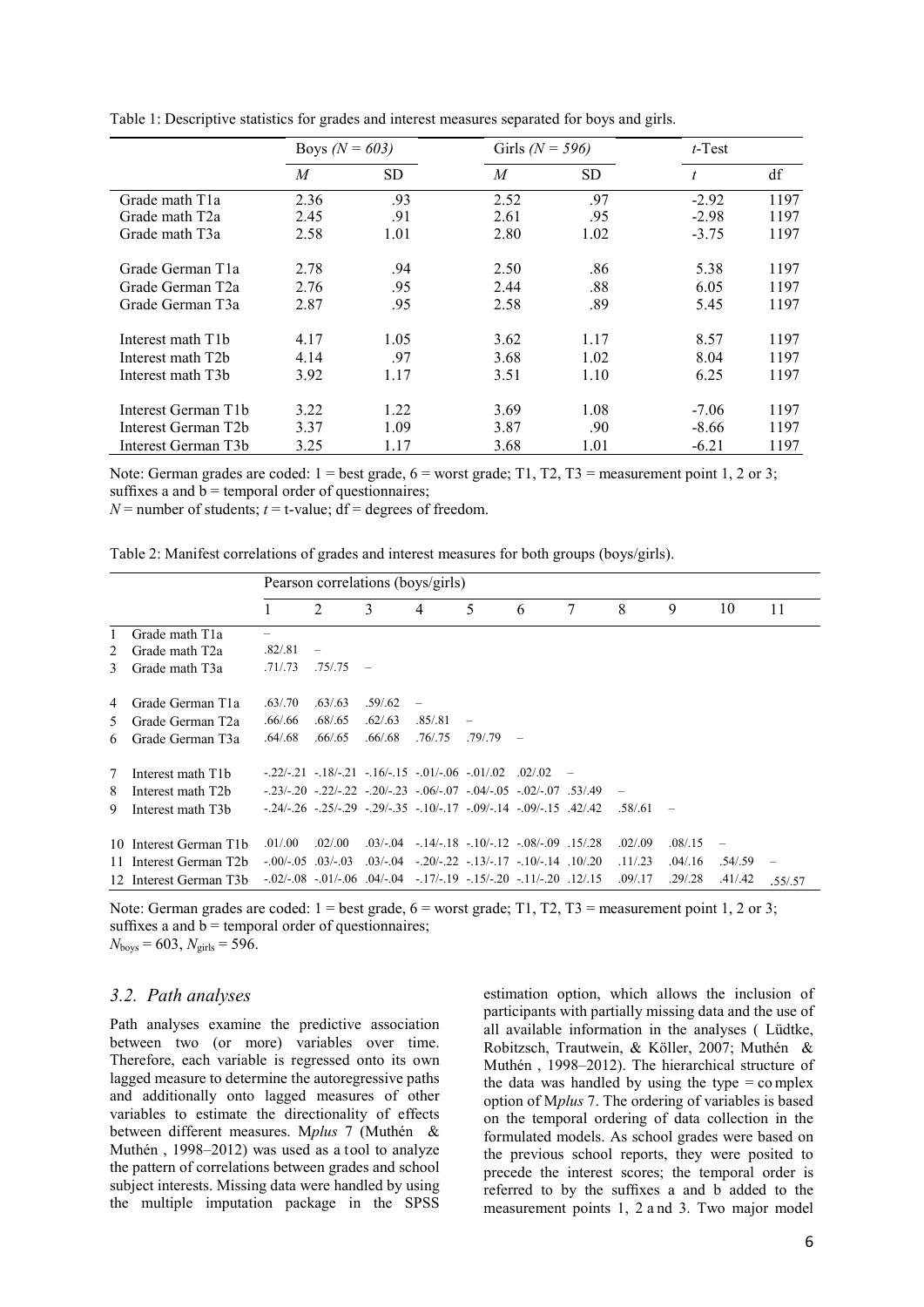groups can be distinguished: on the one hand focusing on the interest in mathematics as a subject, on the other hand looking at the interest in German as a subject. Models are respectively labeled as *mathematics or German.* Since differential effects can be assumed for gender, multiple group analyses were conducted with sex as grouping variable. According to theoretical assumptions and preliminary analyses on empirical data, four nested models were compared: *model 1* with no invariance constraints

(=all parameters can be distinct for both sexes), *model 2* with invariant structural weights between boys and girls (= regression weights in the path model are set to be equal for boys and girls), *model 3* assuming invariant intercepts between sexes (=intercept (means) for boys and girls are constrained to the same), and finally *model 4* with invariant structural weights plus invariant intercepts (means) between boys and girls in the sample which is the addition of the restrictions in models 2 and 3.

Table 3: Goodness of fit statistics for the multiple group (boys/girls) comparison for the interest in mathematics (models M1–M4).

| Invariance constraints for both groups <sup>a</sup> | $\sim$  | df | $\gamma^2/df$ | <b>RMSEA</b> | <b>SRMR</b> | CFI  |
|-----------------------------------------------------|---------|----|---------------|--------------|-------------|------|
| M1: None (totally free)                             | 24.887  | 16 | 555           | .030         | .010        | .998 |
| M2: Invariance of structural weights                | 39.083  | 35 | 1.117         | 014          | .022        | 999  |
| M3: Invariance of intercepts                        | 133.219 | 25 | 5.329         | .085         | .044        | 979  |
| M4: Invariance of structural weights and intercepts | 236.853 | 44 | 5.383         | .085         | .076        | 963  |

Note:  $\chi^2$  = Chi-square; df = degrees of freedom; RMSEA = root mean square error of approximation; SRMR = standardized root mean square residual;

 $CFI = \text{comparative fit index.}$ 

<sup>a</sup> Parameters are constrained to be equal for both groups (boys/girls).

Table 4: Goodness of fit statistics for the multiple group (boys/girls) comparison for the interest in German (models G1–G4).

| Invariance constraints for both groups <sup>a</sup> |         | đt | $\gamma$ 2/df | <b>RMSEA</b> | <b>SRMR</b> | CFI  |
|-----------------------------------------------------|---------|----|---------------|--------------|-------------|------|
| G1: None (totally free)                             | 31.666  | 16 | 979           | .040         | .012        | 997  |
| G2: Invariance of structural weights                | 42.734  | 35 | .221          | 018          | .025        | .998 |
| G3: Invariance of intercepts                        | 134.655 | 25 | 5.386         | .085         | .051        | 978  |
| G4: Invariance of structural weights and intercepts | 237.318 | 44 | 5.394         | 085          | .076        | .961 |

Note:  $\chi^2$  = Chi-square; df = degrees of freedom; RMSEA = root mean square error of approximation;

SRMR = standardized root mean square residual;

 $CFI = \text{comparative fit index.}$ 

<sup>a</sup> Parameters are constrained to be equal for both groups (boys/girls).

From theoretical assumptions and according to our descriptive data (see Table 1) model 2 is most likely because it accepts different levels of grades and interest scores but expects invariant regression weights for the paths of interest. To underpin this, all models were evaluated by common fit parameters (Hu & Bentler, 1998; Hu & Bentler, 1999). The four models are quite similar in mathematics and German. Model comparisons indicate the equality of an unconstrained model 1 and model 2 where structural weights are constrained to be equivalent for boys and girls. Thus, gender-specific paths are not evident and the more restricted model 2 is favored for mathematics as well as German. Goodness of fit indices for all alternative models are reported in Table 3 (mathematics interest) and Table 4 (German interest).

Descriptive data indicated differences in mean grades as well as mean interest levels of boys and girls (see Table 1). Thus, constrained models 3 and 4 were tested to show that an unconstrained model with free estimates of intercepts fits the data better in case of both subjects. Model 2 showed the most satisfactory fit indices as already assumed.

In summary, model comparison analyzing interest in mathematics indicates the equality of models 1 and 2  $(\Delta \chi^2 = 14.196, df = 19, not significant)$ , whereas models 3 and 4 differ significantly from model 1 (model 3:  $\Delta \chi^2$  = 108.332, df = 9, p  $\leq$  .01; model 4:  $\Delta \chi^2$  $= 211.966$ , df  $= 28$ ,  $p \le .01$ ) and consequently from model 2. Model comparison for analyzing interest in the subject German indicates the equality of model 1 and 2 ( $\Delta \chi^2$  = 11.068, df = 19, not significant), whereas model 3 and 4 differ significantly from model 1 (model 3:  $\Delta \chi^2$  = 102.989, df = 9, p  $\leq$  .01; model 4:  $\Delta \chi^2$  $= 205.652$ , df  $= 28$ ,  $p \le 0.01$ ) and consequently from model 2.

For both subjects model 2 has to be preferred as it indicates that different levels of school grades and interest scores between both sexes are evident. The overall fit (see Tables 3 and 4) of model 2 (M2) regarding the interest in mathematics is satisfactory  $(\chi^2 = 39.083, df = 35, not significant; RMSEA = .014;$  $SRMR = .022$ ; CFI = .999). Fit statistics of model 2 concerning German interest (G2) are convincing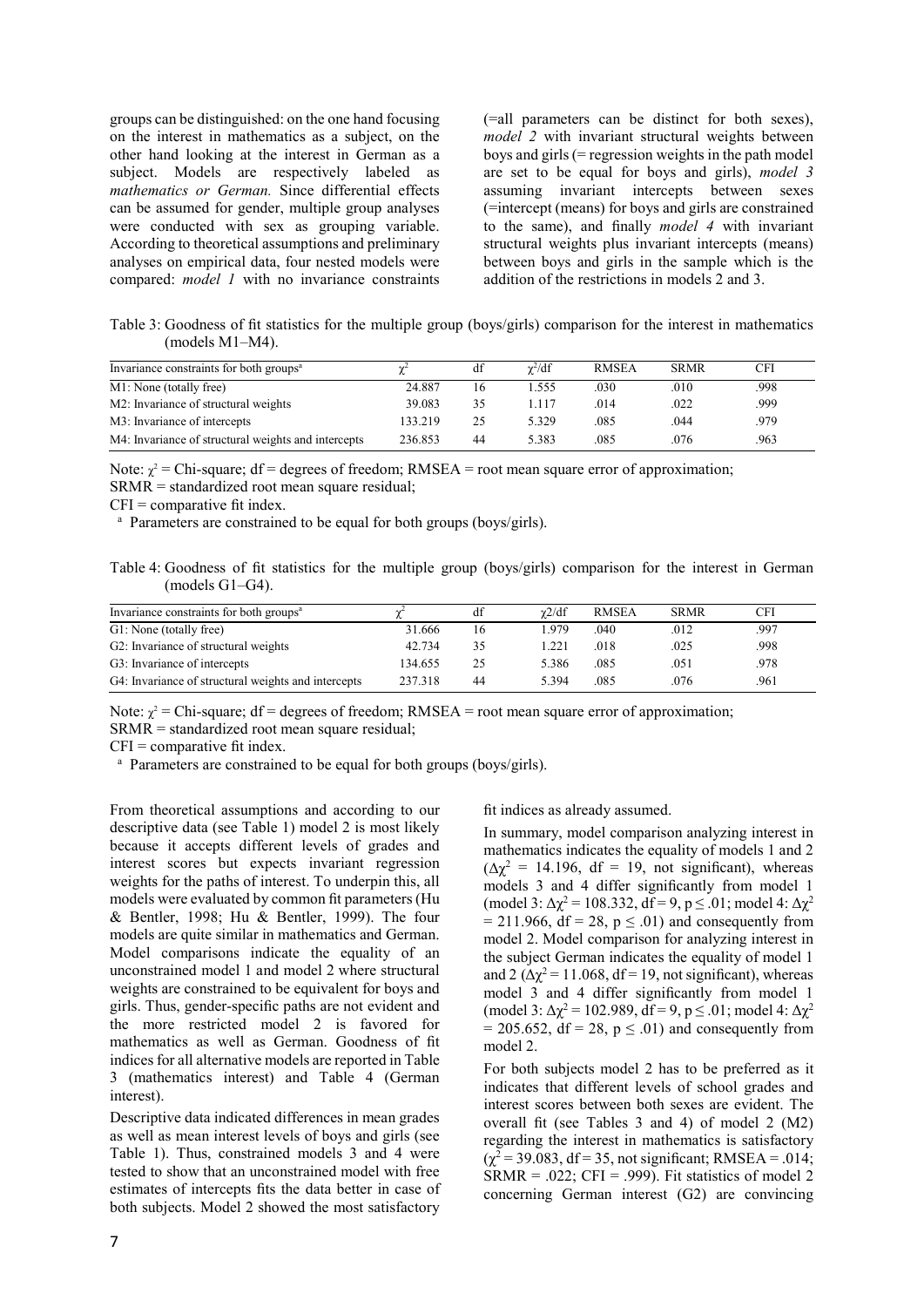$(\chi^2 = 42.734, df = 35, not significant; RMSEA = .018;$  $SRMR = .025$ ; CFI = .998) as well. The results of the path analyses will be discussed on the estimated coefficients of models M2 and G2. Standardized parameter estimates are displayed in Figs. 1 and 2.

For clarity purposes, covariances between grades in mathematics and German are not displayed in the model, neither at each measurement point nor across time. To give an impression of the highly correlated measures, Table 2 provides the observed correlation coefficients of the relevant variables at all measurement points T1 to T3. When those covariances are neglected, the model fit decreases considerably, but the path coefficients remain unaltered.

The estimates in model M2 can be described as follows: at the given significance level of .01, interest in mathematics (Fig. 1) can be predicted by the lagged grades in mathematics, whereas grades are not predicted by prior interests. Better grades in mathematics lead to higher interest in this subject. The paths from the grades in mathematics and German at T1a to the mathematics interest scores at T1b are both significant but with an opposite sign: whereas good grades in mathematics (low scores) covary with high mathematics interest scores, the effect of German is reverse (and lower in the amount): low grades in German (high scores) covary with high interest scores in mathematics. However, the significant paths from the first measure of both grades to the first measure of mathematics interest reflect a correlation pattern only because there is no preceding measure of interest. The two remaining significant paths from grades in mathematics to interest in mathematics represent subject-specific effects in the autoregressive model. Here, the effect of grades in mathematics to the subsequent measure of interest in the subject mathematics is significant in addition to the effects of prior interest levels, whereas – after controlling for prior grades – there is no significant effect of interests on grades. Finally, there is also one significant path from interest in mathematics at T1b to grades in German at T2a which has a positive sign. Higher interests in mathematics lead to lower grades in German.



Fig. 1. Autoregressive cross-lagged panel model for interest in mathematics (model M2) with reciprocal effects of school grades in mathematics and German. Coefficients are standardized beta weights (boys/girls) with solid lines for effects significant at the significance level of .01 and broken lines for nonsignificant effects. The temporal order for all measures is referred to by the suffixes a and b added to the measurement points T1, T2 and T3. Estimates between mathematics and German grades are not shown.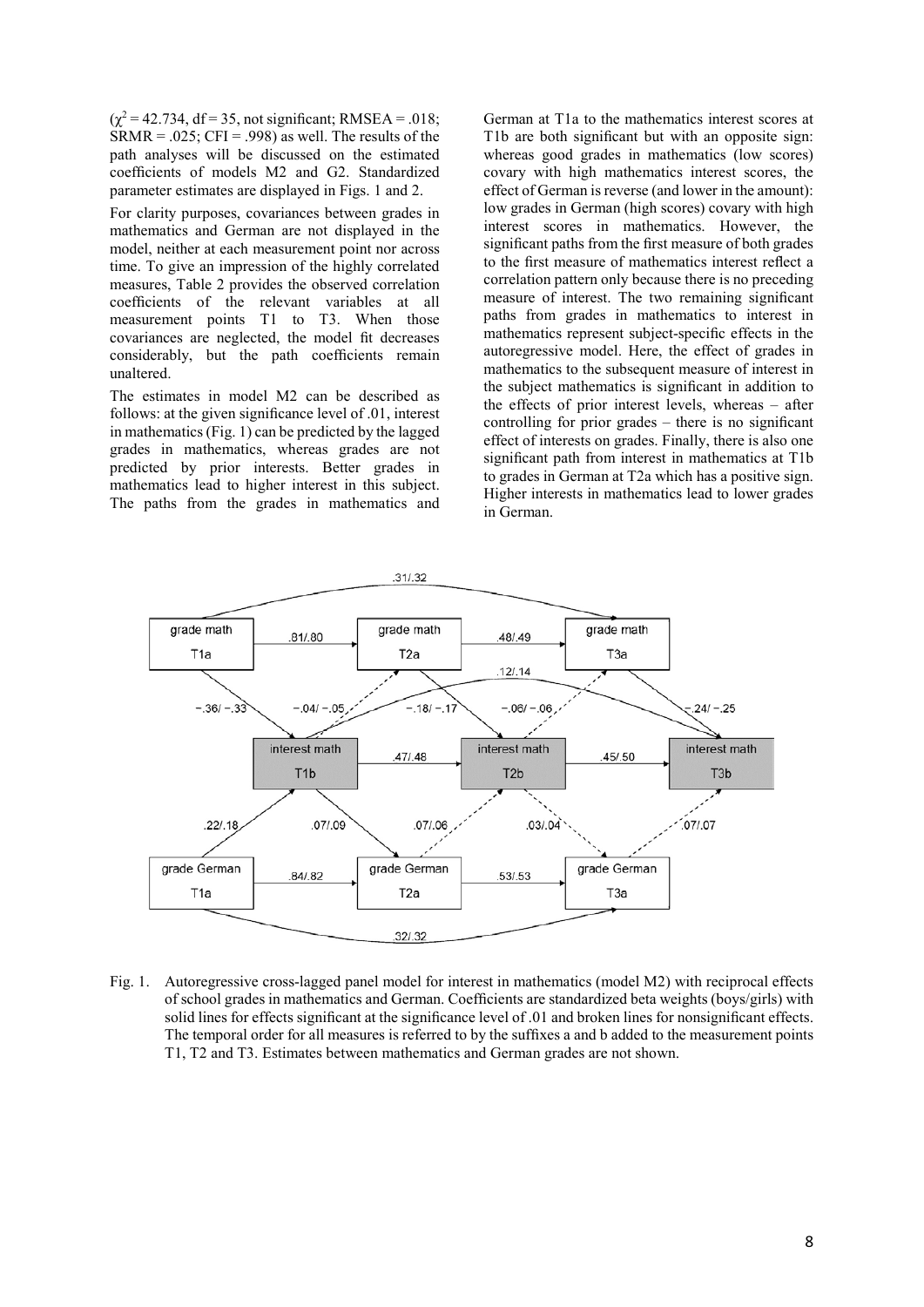

Fig. 2. Autoregressive cross-lagged panel model for interest in German (model G2) with reciprocal effects of school grades in mathematics and German. Coefficients are standardized beta weights (boys/girls) with solid lines for effects significant at the significance level of .01 and broken lines for nonsignificant effects. The temporal order for all measures is referred to by the suffixes a and b added to the measurement points T1, T2 and T3. Estimates between mathematics and German grades are not shown.

The model G2 in German duplicates the results in mathematics in nearly all aspects: interest in German (Fig. 2) can significantly be predicted by grades in German – again in addition to prior interest level. German interest instead does not predict grades. Contrary to model M2, German interests at T3b can additionally be predicted by prior grades in mathematics at T3a; the positive sign shows that bad grades in mathematics are predictive for higher subsequent interests in the German language (but the coefficient stays rather low).

For both models M2 and G2 it can be declared that the implementation of correlations between grades in German and mathematics over time as well as indirect paths from T1a to T3a do not change cross-lag paths but increase model fits considerably. Consequently, the interpretation of the results will be identical with or without those paths.

To summarize the results of the analyses conducted it can be retained that: first, grades show larger rank order stability over time than do interest scores in both subjects for both sexes. Grades in mathematics predict interests in mathematics and grades in German predict interests in German in the one year and a h alf period of time. The effects between the subjects are small and  $-$  if at all  $-$  they show a tendency to be regarded as contrast effects. Despite the huge sex effect on the grades and the level of interests in mathematics and German, the structural patterns are largely comparable for boys and girls.

## **4. Discussion**

#### *4.1. Summary and interpretation*

Up to now there has been a lack of evidence regarding the order of effects of interests and grades in elementary school. Yet, especially this age is crucial for the manifestation and maintenance of future individual interests as well as for school careers in secondary school. The interplay between both measures from a l ongitudinal perspective is an important issue of educational research. Thus, the research aims of the present study were threefold.

First, we examined the relationship between subjectspecific interests and grades of two different school subjects. Emerging from the literature review there is an inconsistent pattern concerning this interplay: the existence of a reciprocal relation of both measures is reported as well as unidirectional pathways. Therefore, we asked how interests and grades are associated. Second, we investigated how gender contributes to the relationship between interests and grades. It was assumed that gender indeed leads to different interest and grade levels but not to different path coefficients in the pattern between interest scores and grades. Third, we contrasted the relationship of interests and grades for two different school subjects (mathematics and German). This research aim concerned the question whether the relationship of interests and grades was subject-specific. We supposed larger path coefficients within one school subject compared to coefficients between subjects.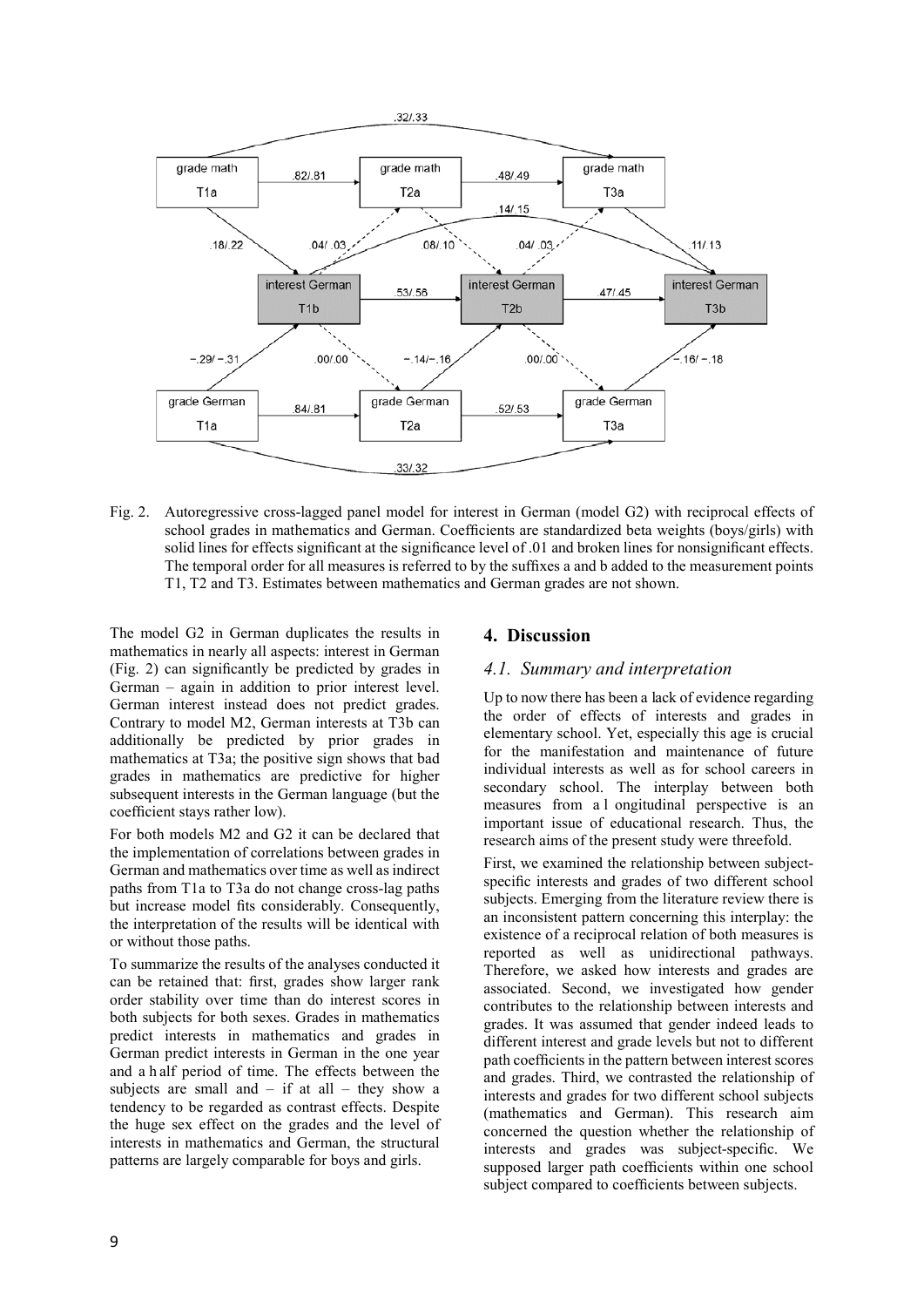Our data confirmed a unidirectional association between interests and grades in elementary school age as it was found by Baumert et al. (1998). The relationship can be described as follows: within the teaching subjects mathematics and German, feedback in terms of grades is a significant predictor of subsequent subject-specific interests. The reverse path coefficients from interests to grades are lower and insignificant. Thus, grading in school determines future interest levels, but not vice versa. It is argued that the achievement feedback given by teachers' grades does enhance interests in younger ages. Even though interests have no direct effect on school achievement during elementary school, we cannot be sure in our study if and when a reversion of the trend from grades to interests in secondary school occurs – which would be in line with the model of interest development formulated by Hidi and Renninger (2006). Consequently, if interests can be developed in elementary school and early secondary school, this might be a powerful investment for achievement gains in high school and beyond. Only if this proves to be true, interests evidentially become a strong predictor of competence development (Marsh et al., 2005). Our results are of both theoretical and practical significance. The reason why the focus on interests and grades is so important is because many other predictors of school achievement (e.g., cognitive abilities or socioeconomics of the family) are hardly modifiable. Interests instead are comparatively easy to foster by curricular or instructional interventions. Beyond the mentioned positive aspects underlying a self-enhancement model of development the link between interests and grades (or other indicators of school achievement) should not only be treated as a positive relation, whereas good grades benefit the development of interests. Also, destructive effects of poor grades and negative feedback on interest development should be taken into consideration (see Dotterer et al., 2009).

The findings on gender differences are twofold. We found substantial differences between boys and girls with reference to their levels of interests and grading, but not to path coefficients. Considering our results, boys are more interested in mathematics than girls and have better grades. Girls show higher interest in German and have better grades in this subject. The path coefficients for boys and girls reflecting the relationship between interests and grades are similar in extent and direction. Thus, the investigated developmental processes seem to be equivalent for both sexes – at least in elementary school age. Our results strongly support the sex-invariant developmental model found, for example, by Köller et al. (2000), Marsh et al. (2005), and Marsh and Yeung (1998). A differential effect between sexes might only occur if longer time spans are considered – as done in the 9-year longitudinal study by Dotterer et al. (2009).

Our results revealed subject-specific effects between interests and grades in the two subjects under investigation. Interest in mathematics is promoted by grades in mathematics at every measurement point and interest for German as a subject are influenced by grades in German. In both subjects better grades  $(1 =$ best possible grade) are coincident with higher interest scores. By contrast, grades of the contrary domain have a l ower impact on interests and path coefficients, moreover, always have an opposite algebraic sign. Contrast effects for highly different subjects were reported earlier; despite even one significant (but low) path estimate the contrast effects presented can be best described as tendency. These findings can be explained in light of the internal/external frame of reference model (Marsh, 1986), pointing to dimensional comparisons between two distinctly different school subjects. Further research is needed to clarify the causal relations between interests and grades, also by including more than two subjects – varying in their degree of similarity (see also the extended internal/external frame of reference model by Möller et al., 2011).

### *4.2. Strengths and limitations of the study*

The present study has several important theoretical and methodological strengths. First, we investigated the common development of subject-specific interests and grades longitudinally of 1.199 students. Grades were assessed by teacher ratings a few months before interest scores were obtained. This design allows causal interpretations concerning the ordering of interests and grades. Second, our longitudinal study includes two quite distinct subjects which provide information about contrast effects in terms of interest development. Furthermore, our focus on elementary school age supports an understanding of the development of interest because most studies can be found within the secondary education sector. Additional questions are still unsolved and should be addressed in further studies. It is still unclear to what extent potentially moderating variables (e.g., academic self-concept) contribute to the relationship of interests and grades. Most available studies follow up self-concept and school achievement but do not include subject-specific interest scores. More elaborated research would help to understand the complex set of motivational and performance-based measures in school. The interplay between motivational variables, such as interests and school achievement, still needs further empirical research. The effects of prior grades on interests might be stronger than the effects of standardized tests on interests, because school grades are a more salient source of feedback than test scores. Therefore, it would be helpful to include both achievement indicators – grades and achievement test scores – in a longitudinal model simultaneously. In this context,observing various subjects simultaneously over longer time spans will be an ambitious but promising approach.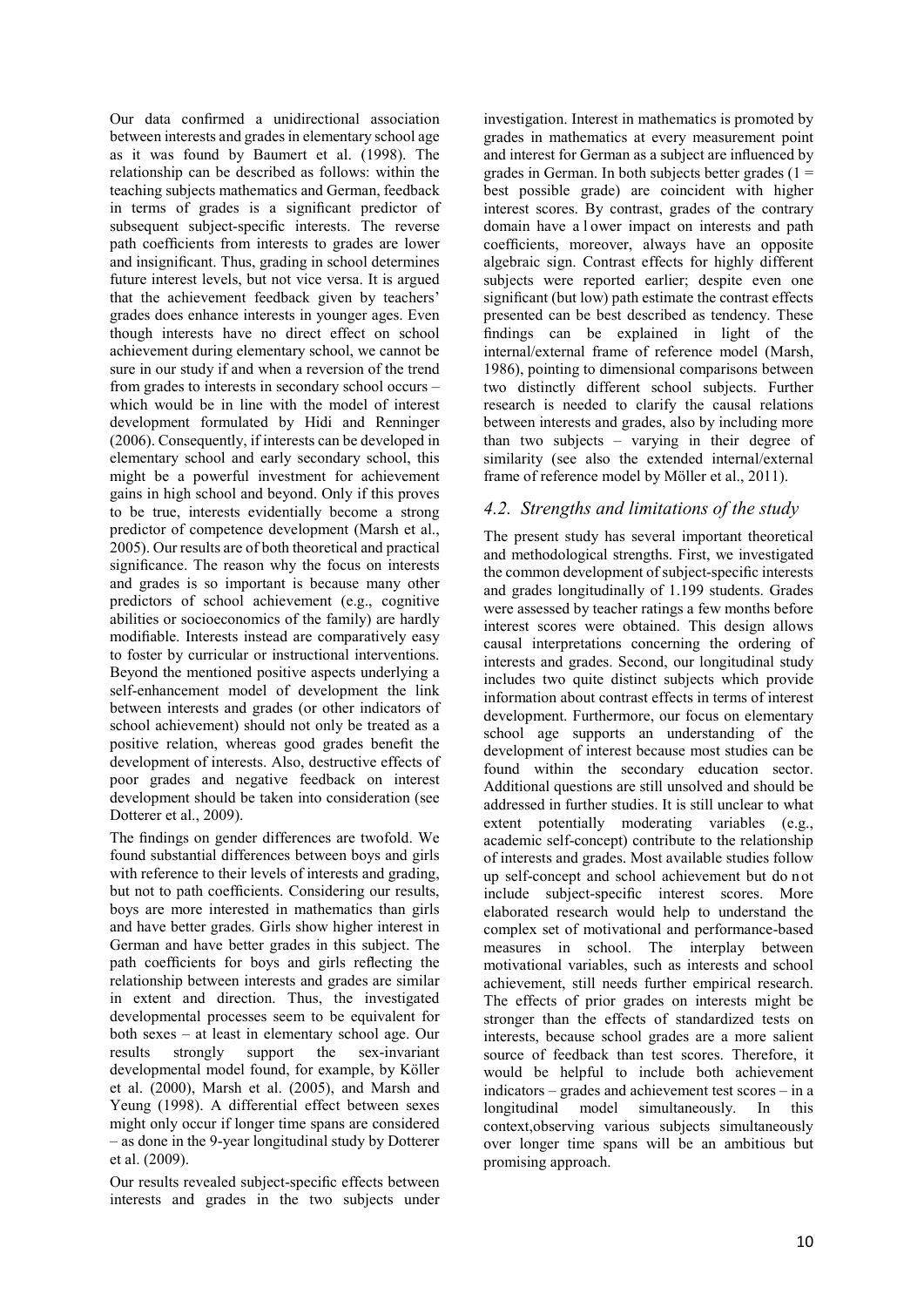### **References**

- Baumert, J., & Köller, O. (1998). Interest research in secondary level II: An overview. In L. Hoffmann, A. Krapp, K. A. Renninger, & J. Baumert (Eds.), *Interest and learning. Proceedings of the Seeon conference on interest and gender* (pp. 241– 256). Kiel: Institut für die Pädagogik der Naturwissenschaften.
- Baumert, J., Roeder, P. M., Gruehn, S., Heyn, S., Köller, O., Rimmele, R., et al. (1996). Bildungsverläufe und Entwicklung im Jugendalter (BIJU). In K.-P. Treumann, G. Neubauer, R. Müller, & J. Abel (Eds.), *Methoden und Anwendungen empirischer pädagogischer Forschung* (pp. 170–180). Münster/New York: Waxmann.
- Baumert, J., Schnabel, K., & Lehrke, M. (1998). Learning math in school: Does interest really matter? In L. Hoffmann, A. Krapp, K. A. Renninger, & J. Baumert (Eds.), *Interest and learning. Proceedings of the Seeon conference on interest and gender* (pp. 327–336). Kiel: Institut für die Pädagogik der Naturwissenschaften. Calsyn, R.J., & Kenny, D. A. (1977). Self-concept of ability and perceived evaluation of others: Cause or effect of academic achievement? *Journal of Educational Psychology, 69*, 136–145 http://dx.doi.org/10.1037/0022-0663.69.2.136
- Dotterer, A. M., McHale, S. M., & Crouter, A. C. (2009). The development and correlates of academic interests from childhood through adolescence. *Journal of Educational Psychology, 101*, 509–519 <http://dx.doi.org/10.1037/a0013987>
- Eccles, J., Wigfield, A., Harold, R. D., & Blumenfeld, P. (1993). Age and gender differences in children' self- and task perceptions during elementary school. *Child Development, 64*, 830–847.
- Ganzeboom, H. B. G., Graaf, P. M. de, Treiman, D. J., & Leeuw, J. de (1992). A standard international socio-economic index of occupational status. *Social Science Research21(1-56.)* http://dx.doi.org/10.1016/0049- 089X(92)90017-B
- Geary, D. C. (1996). Sexual selection and sex differences in mathematical abilities. *Behavioral and Brain Sciences, 19*, 229–247 <http://dx.doi.org/10.1016/1041-> 6080(95)90003-9
- Gottfried, A. E., Fleming, J. S., & Gottfried, A. W. (2001). Continuity of academic intrinsic motivation from childhood through late adolescence: A longitudinal study. *Journal of Educational Psychology, 93*, 3–13 <http://dx.doi.org/10.1037/0022-0663.93.1.3>
- Green, J., Nelson, G., Martin, A. J., & Marsh, H. W. (2006). The causal ordering of self-concept and academic motivation and its effect on academic achievement. *International Education Journal, 7*, 534–546.
- Guay, F., Marsh, H. W., & Boivin, M. (2003). Academic self-concept and academic achievement: Developmental perspectives on their causal ordering. *Journal of Educational Psychology, 95*, 124–136 <http://dx.doi.org/10.1037/0022-0663.95.1.124>
- Hidi, S., & Renninger, K. A. (2006). The fourphase model of interest development. *Educational Psychologist, 41*, 111–127 <http://dx.doi.org/10.1207/> s15326985ep4102\_4
- Hosenfeld, I., Köller, O., & Baumert, J. (1999). Why sex differences in mathematics achievement disappear in German secondary schools: A reanalysisofthe German TIMSS-data. *Studies in Educational Evaluation, 25*, 143–161 [http://dx.doi.org/10.1016/S0191-](http://dx.doi.org/10.1016/S0191-491X(99)00018-8) [491X\(99\)00018-8](http://dx.doi.org/10.1016/S0191-491X(99)00018-8)
- Hu, L. T., & Bentler, P. M. (1998). Fit indices in covariance structure modeling: Sensitivity to underparameterized model misspecification. *Psychological Methods, 3*, 424–453 <http://dx.doi.org/10.1037/1082-989X.3.4.424>
- Hu, L., & Bentler, P. M. (1999). Cutoff criteria for fit indexes in covariance structure analysis: Conventional criteria versus new alternatives. *Structural Equation Modeling, 6*, 1–55 <http://dx.doi.org/10.1080/10705519909540118>
- Johnson, S. (1996). The contribution of large-scale assessment programmes to research on gender differences. *Educational Research and Evaluation, 2*, 25–49 http:// dx.doi.org/10.1080/1380361960020102
- Köller, O. (1998). *Zielorientierungen und schulisches* Lernen. Münster: Waxmann.
- Köller, O., Baumert, J., & Schnabel, K. (2001). Does interest matter? The relationship between academic interest and achievement in mathematics. *Journal for Research in Mathematics Education, 32*, 448–470.
- Köller, O.,Daniels,Z.,Schnabel,K.U., & Baumert,J. (2000). Kurswahlen von Mädchen und Jungen im Fach Mathematik: Zur Rolle von fachspezifischem Selbstkonzept und Interesse. *Zeitschrift für Pädagogische Psychologie, 14*, 26–37 [http://dx.doi.org/10.1024//1010-](http://dx.doi.org/10.1024/1010-0652.14.1.26) [0652.14.1.26](http://dx.doi.org/10.1024/1010-0652.14.1.26)
- Köller, O., & Klieme, E. (2000). Geschlechtsdifferenzen in den mathematischnaturwissenschaftlichen Leistungen. In Baumert, J., Bos, W., & Lehmann, R. H. (Eds.) *Dritte internationale Mathematik- und Naturwissenschaftsstudie: Mathematische und naturwissenschaftliche Bildung am Ende der*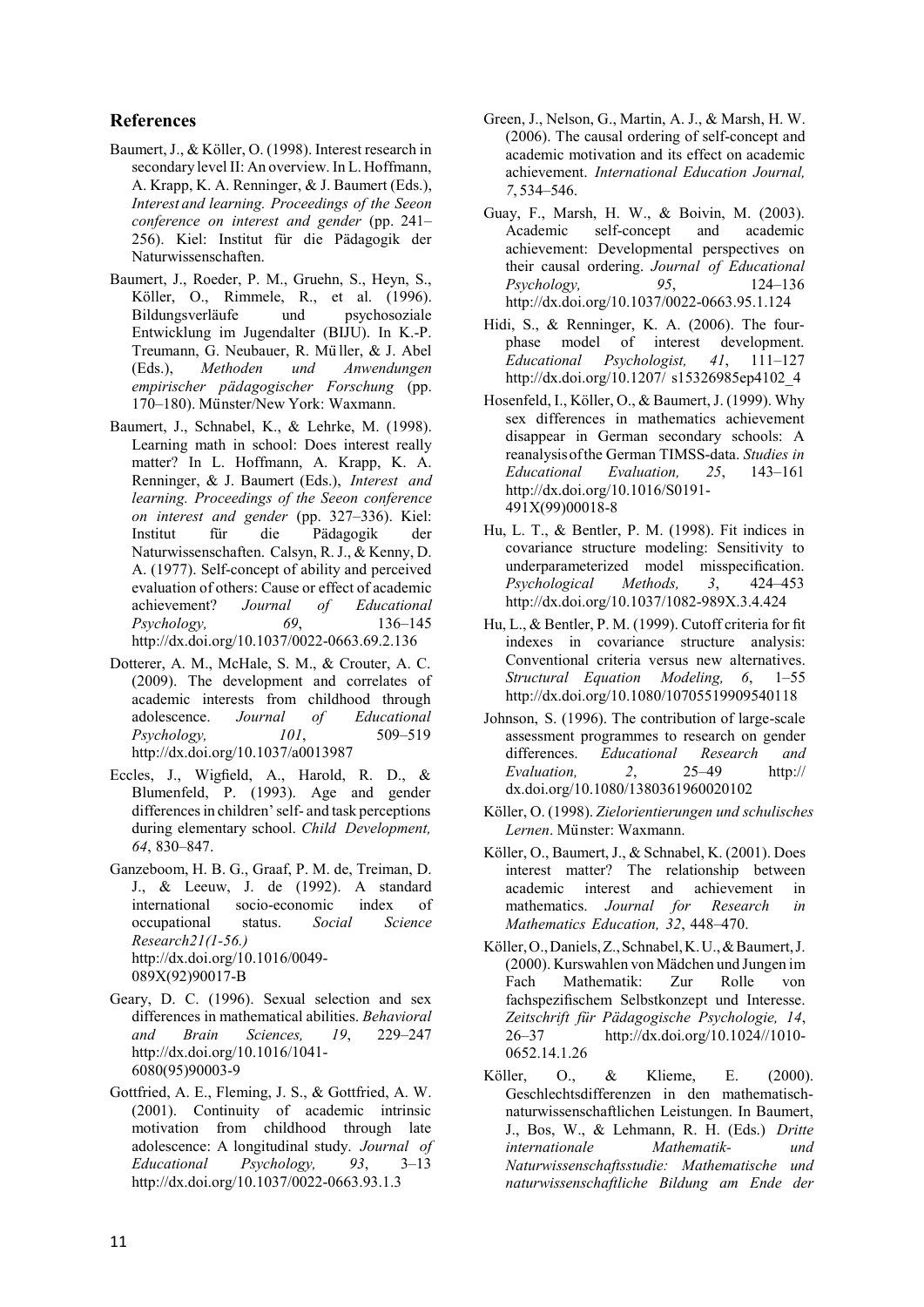*Schullaufbahn* pp. 373–404). (Vol. II Opladen: Leske + Budrich.

- Köller, O., Trautwein, U., Lüdtke, O., & Baumert, J. (2006). Zum Zusammenspiel von schulischer Leistung, Selbstkonzept und Interesse in der gymnasialen Oberstufe. *Zeitschrift für Pädagogische Psychologie, 20*, 27–39 <http://dx.doi.org/10.1024/1010-0652.20.12.27>
- Krapp, A. (2000). Interest and human development during adolescence: An educationalpsychological approach. In J. Heckhausen (Ed.), *Motivational psychology of human development* (pp. 109–128). London: Elsevier.
- Kunter, M., Baumert, J., & Köller, O. (2007). Effective classroom management and the development ofsubject-related interest.*Learning and Instruction, 17*, 494–509 [http://dx.doi.org/10.1016/j.learninstruc.2007.09](http://dx.doi.org/10.1016/j.learninstruc.2007.09.002) [.002](http://dx.doi.org/10.1016/j.learninstruc.2007.09.002)
- Lent, R. W., Brown, S. D., & Hackett, G. (1994). Toward a unifying social cognitive theory of career and academic interest, choice, and performance. *Journal of Vocational Behavior, 45*, 79–122

<http://dx.doi.org/10.1006/jvbe.1994.1027>

- Lüdtke, O., Robitzsch, A., Trautwein, U., & Köller, O. (2007). Umgang mit fehlenden Werten in der psychologischen Forschung: Probleme und Lösungen. *Psychologische Rundschau, 58*, 103– 117 [http://dx.doi.org/10.1026/0033-](http://dx.doi.org/10.1026/0033-3042.58.2.103) [3042.58.2.103](http://dx.doi.org/10.1026/0033-3042.58.2.103)
- Marsh, H. W.(1986). Verbal and math self-concepts: An internal/external frame of reference model. *American Educational Research Journal, 23*, 129–149. Marsh,H.W.(1989).Sexdifferencesin the development of verbal and mathematics constructs: The high school and beyond study. *American Educational Research Journal, 26*, 191–225.
- Marsh, H. W. (1990). Causal ordering of academic self-concept and academic achievement: A multiwave, longitudinal panel analysis. *Journal of Educational Psychology, 82*, 646–656 <http://dx.doi.org/10.1037/0022-0663.82.4.646>
- Marsh, H. W. (1993). Academic self-concept: Theory, measurement, and research. In J. Suls (Ed.), *Psychological perspectives on the self: Vol. 4. The self in social perspective* (pp.59–98). Hillsdale,NJ:L.Erlbaum.
- Marsh, H. W. (2003, November). *A reciprocal effects model of the causal ordering of academic self-concept and achievement*. Paper presented at NZARE AARE, New Zealand: Auckland. Retrieved from from

[https://www.aare.edu.au/03pap/mar03755.pdf.](http://www.aare.edu.au/03pap/mar03755.pdf)

Marsh, H. W., Trautwein, U., Lüdtke, O., Köller, O., & Baumert, J. (2005). Academic self-concept, interest, grades, and standardized test scores: Reciprocal effects models of causal ordering.

*Child Development, 76*, 397–416 [http://dx.doi.org/10.1111/j.1467-](http://dx.doi.org/10.1111/j.1467-8624.2005.00853.x) [8624.2005.00853.x](http://dx.doi.org/10.1111/j.1467-8624.2005.00853.x)

- Marsh, H. W., & Yeung, A. S. (1997). Causal effects of academic self-concept on academic achievement: Structural equation models of longitudinal data. *Journal of Educational Psychology, 89*, 41–54 <http://dx.doi.org/10.1037/0022-0663.89.1.41>
- Marsh, H. W., & Yeung, A. S. (1998). Longitudinal structural equation models of academic selfconcept and achievement: Gender differences in the development of math and English constructs. *American Educational Research Journal, 35*, 705–738

<http://dx.doi.org/10.3102/00028312035004705>

- Möller, J., Retelsdorf, J., Köller, O., & Marsh, H. W. (2011). The reciprocal I/E model: An integration of models of relations between academic achievement and self- concept. *American Educational Research Journal, 48*, 1315–1346.
- Möller, J., Streblow, L., Pohlmann, B., & Köller, O. (2006). An extension to the internal/external frame of reference model to two verbal and numerical domains. *European Journal of Psychology of Education, 21*, 467–487 <http://dx.doi.org/10.1007/BF03173515>
- Muthén , L. K., & Muthén , B. O. (1998–2012). *Mplus user's guide* (4thed.).LosAngeles,CA:Muthén & Muthén
- Pohlmann, B., Möller, J., & Streblow, L. (2006). Zur Bedeutung dimensionaler Aufwärts- und Abwärtsvergleiche. *Zeitschrift für Pädagogische Psychologie, 20*, 19–25 <http://dx.doi.org/10.1024/1010-0652.20.12.19>
- Schiefele, U. (1998). Individual interest and learning What we know and what we do not know. In L. Hoffmann, A. Krapp, K. A. Renninger, & J. Baumert (Eds.), *Interest and learning. Proceedings of the Seeon conference on interest and gender* (pp. 91–104). Kiel: Institut für die Pädagogik der Naturwissenschaften.
- Schiefele, U., Krapp, A., & Winteler, A. (1992). Interest as a predictor of academic achievement: A meta-analysis of research. In K. A. Renninger, S. Hidi, & A. Krapp (Eds.), *The role of interest in learning and development* (pp. 183–212). Hillsdale, NJ: Erlbaum.
- Schilling, S.R., Sparfeldt,J.R., & Rost, D. H.(2004). Wie generell ist das Modell? Analysen zum Geltungsbereich des Internal/External Frame of Reference-Modells. *Zeitschrift für Pädagogische Psychologie, 18*, 221–230 <http://dx.doi.org/10.1024/1010-0652.18.34.221>
- Schilling, S.R., Sparfeldt,J.R., & Rost, D. H.(2006). Facetten schulischen Selbstkonzepts: Welchen Unterschied macht das Geschlecht? *Zeitschrift für Pädagogische Psychologie, 20*, 9–18 <http://dx.doi.org/10.1024/1010-0652.20.12.9>